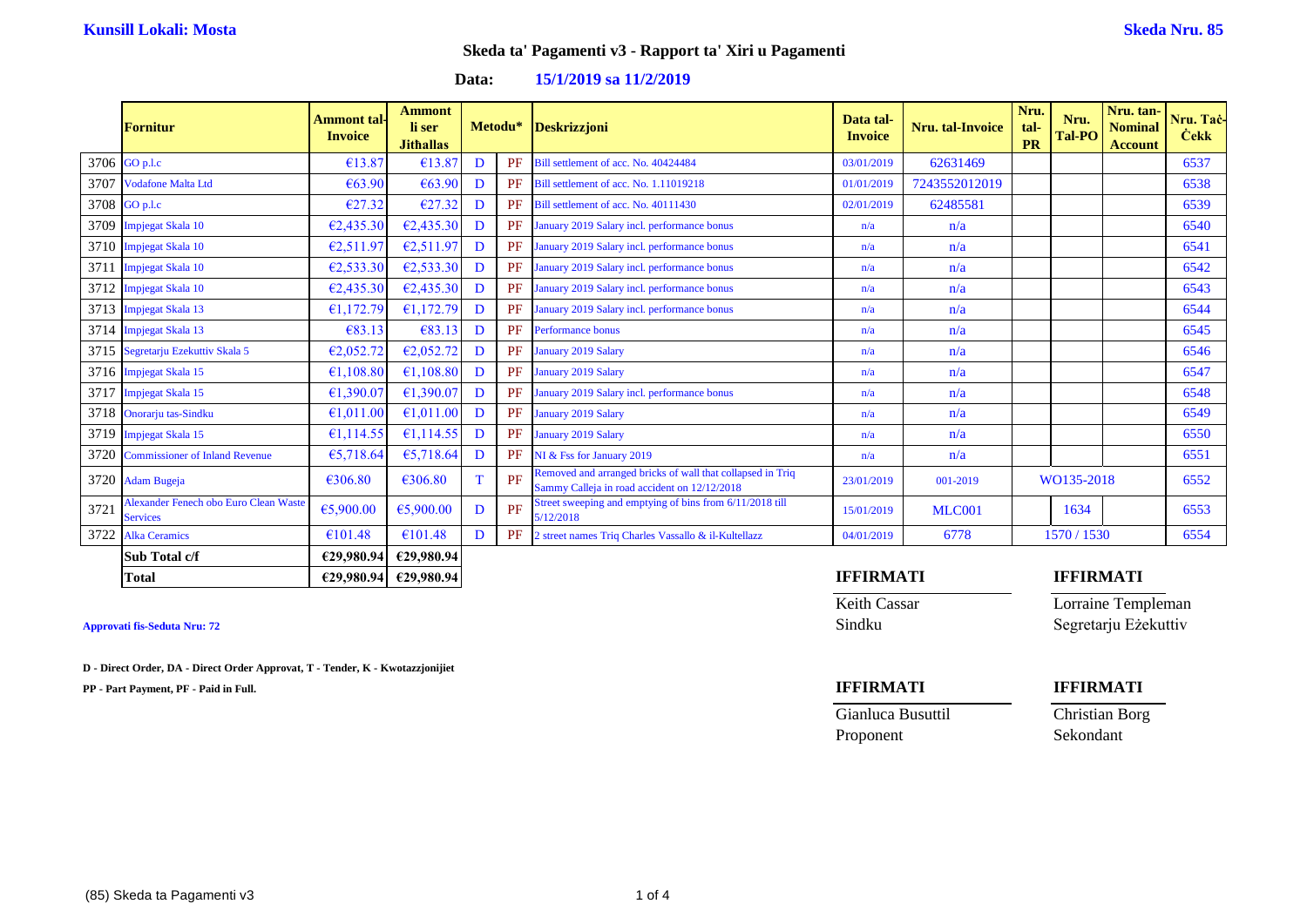### **Data: 15/1/2019 sa 11/2/2019**

|      | <b>Fornitur</b>                                                     | <b>Ammont</b> tal-<br><b>Invoice</b> | <b>Ammont</b><br>li ser<br><b>Jithallas</b> |   |           | Metodu* Deskrizzjoni                                                                                 | Data tal-<br><b>Invoice</b> | <b>Nru.</b> tal-Invoice | Nru.<br>tal-<br><b>PR</b> | Nru.<br><b>Tal-PO</b> | Nru. tan-<br><b>Nominal</b><br><b>Account</b> | Nru. Tac-<br><b>Čekk</b> |
|------|---------------------------------------------------------------------|--------------------------------------|---------------------------------------------|---|-----------|------------------------------------------------------------------------------------------------------|-----------------------------|-------------------------|---------------------------|-----------------------|-----------------------------------------------|--------------------------|
| 3723 | Anna Maria Grech                                                    | €520.00                              | €1,417.00                                   |   | PF        | Youth Work Services for October 2018                                                                 | 04/11/2018                  | Mosta LC 10/18          |                           |                       | 3365                                          | 6555                     |
| 3724 | Anna Maria Grech                                                    | €481.00                              |                                             |   | PF        | <b>Youth Work Services for November 2018</b>                                                         | 04/12/2018                  | Mosta LC 11/18          |                           |                       | 3365                                          | 6555                     |
| 3725 | <b>Anna Maria Grech</b>                                             | €416.00                              |                                             |   | PF        | Youth Work Services for December 2018                                                                | 16/01/2019                  | Mosta LC 12/18          |                           |                       | 3365                                          | 6555                     |
| 3726 | <b>Anton Zarb</b>                                                   | E2,242.00                            | E2,242.00                                   | D | PF        | 20 manhole covers Grade C250                                                                         | 20/01/2019                  | AZ 02-19                |                           | 1656                  |                                               | 6556                     |
| 3727 | <b>Bitmac</b> Ltd                                                   | €350.00                              | €350.00                                     | D | PF        | <b>IRR</b> bags & Blackflex                                                                          | 22/01/2019                  | <b>INV12464</b>         |                           | 1680                  |                                               | 6557                     |
| 3728 | <b>Cassia Woodworks</b>                                             | €985.00                              | €985.00                                     | D | PF        | Unit of pine wood for Regional Library                                                               | 22/01/2019                  | 18568413                |                           | 1574                  |                                               | 6558                     |
| 3729 | <b>Charles Gauci</b>                                                | €4,720.00                            | €4,720.00                                   | D | PF        | Cleaning / upkeep of parks, soft areas and gardens from 11/12/18<br>till 10/1/2019                   | 11/01/2019                  |                         | WO134-2018                |                       |                                               | 6559                     |
| 3730 | <b>CSD Office Supplies</b>                                          | €48.49                               | €48.49                                      | D | PF        | Various stationary items                                                                             | 28/01/2019                  | 10022                   |                           | 1684                  |                                               | 6560                     |
| 3731 | <b>D</b> Street Lighting                                            | €12,980.00                           | €12,980.00                                  |   | PF        | <b>Outdoor Christmas lighting decorations 2018</b>                                                   | 01/01/2019                  | 2019 10                 |                           |                       |                                               | 6561                     |
| 3732 | <b>Datatrak IT Services</b>                                         | €28.26                               | €56.51                                      |   | PF        | Pre Region tickets LES November 2018                                                                 | 30/11/2018                  | 1012658                 |                           |                       | 3600                                          | 6562                     |
| 3733 | <b>Datatrak IT Services</b>                                         | €28.25                               |                                             |   | PF        | Pre Region tickets LES December 2018                                                                 | 31/12/2018                  | 1012695                 |                           |                       | 3600                                          | 6562                     |
| 3734 | Elton John Zammit obo Elton John<br><b>Zammit Cleaning Services</b> | €287.72                              | €412.14                                     |   | PF        | Cleaning services at MLC administrative offices $\&$ other premises<br>October 2018                  | 31/10/2018                  | 10010                   |                           |                       | 3055                                          | 6563                     |
| 3735 | Elton John Zammit obo Elton John<br><b>Zammit Cleaning Services</b> | €124.42                              |                                             |   | PF        | Cleaning services at MLC administrative offices $\&$ other premises<br>November 2018                 | 30/11/2018                  | 10028                   |                           |                       | 3055                                          | 6563                     |
| 3736 | <b>Galea Curmi Engineering Consultants</b><br>Ltd                   | €156.00                              | €156.00                                     | T | PF        | Evalution of submitted offers incl. preparation of report .5 percent<br>on €26440.00                 | 09/01/2019                  | 8187                    |                           |                       |                                               | 6564                     |
| 3737 | Gauci & Formosa Ltd                                                 | €259.60                              | €259.60                                     | D | <b>PF</b> | Repair / Fixing marble by the 'lift door in 3rd floor foyer                                          | 30/01/2019                  | 291                     |                           | WO138-2018            |                                               | 6565                     |
|      | 3738 Joseph Grech obo Grech Woodworks                               | €50.00                               | €50.00                                      | D | PF        | Fitting two new drawer locks in front office                                                         | 08/01/2019                  | 18                      |                           | 1668                  |                                               | 6566                     |
| 3739 | Koperattiva Tabelli u Sinjali                                       | €333.54                              | €578.08                                     |   | PF        | Traffic signs and street names in various roads                                                      | 19/11/2018                  | 24789                   |                           |                       | 2365                                          | 6567                     |
| 3740 | Koperattiva Tabelli u Sinjali                                       | €244.54                              |                                             |   | PF        | Road Markings (Job sheet 16116) Traffic management Triq il-<br>Gardell & Un/Loading bay Triq id-Dawr | 15/11/2018                  | 24776                   |                           | 105/127-20            | 2365                                          | 6567                     |
|      | Sub Total c/f                                                       | €24,254.82                           | €24,254.82                                  |   |           |                                                                                                      |                             |                         |                           |                       |                                               |                          |
|      | Sub Total b/f                                                       |                                      | €29,980.94 €29,980.94                       |   |           |                                                                                                      |                             |                         |                           |                       |                                               |                          |

**Approvati fis-Seduta Nru: 72** Sindku Segretarju Eżekuttiv

**D - Direct Order, DA - Direct Order Approvat, T - Tender, K - Kwotazzjonijiet**

**PP - Part Payment, PF - Paid in Full. IFFIRMATI IFFIRMATI**

### **Total €54,235.76 €54,235.76 IFFIRMATI IFFIRMATI**

Keith Cassar **Lorraine Templeman** 

Gianluca Busuttil Christian Borg Proponent Sekondant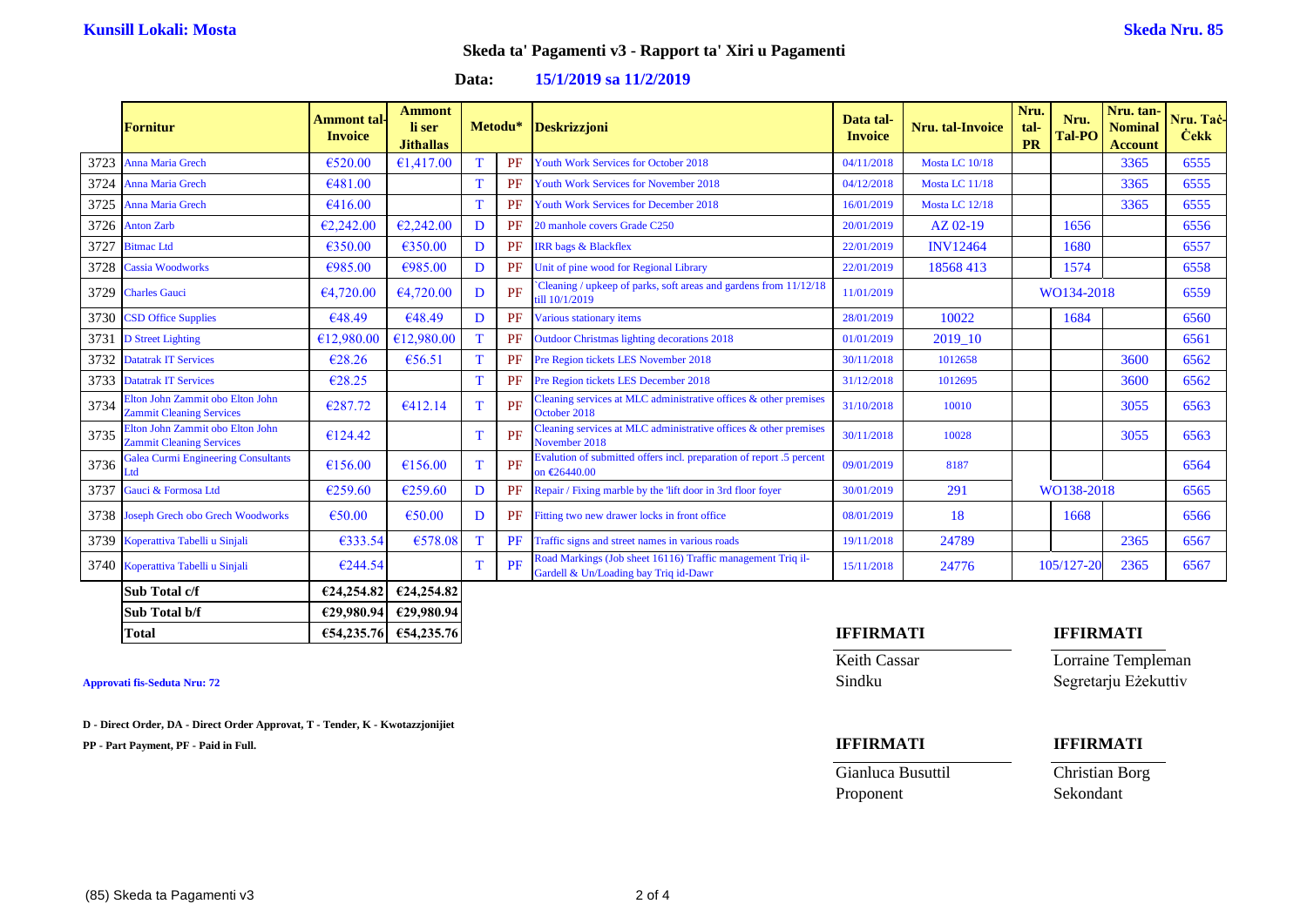### **Data: 15/1/2019 sa 11/2/2019**

|           | <b>Fornitur</b>                                 | <b>Ammont tal-</b><br><b>Invoice</b> | <b>Ammont</b><br>li ser<br><b>Jithallas</b> |    | Metodu* | Deskrizzjoni                                                | Data tal-<br><b>Invoice</b> | <b>Nru.</b> tal-Invoice | Nru.<br>tal-<br><b>PR</b> | Nru.<br>Tal-PO   | Nru. tan-<br><b>Nominal</b><br><b>Account</b> | Nru. Tac-<br><b>Cekk</b> |
|-----------|-------------------------------------------------|--------------------------------------|---------------------------------------------|----|---------|-------------------------------------------------------------|-----------------------------|-------------------------|---------------------------|------------------|-----------------------------------------------|--------------------------|
| 3741 LESA |                                                 | €13.98                               | €13.98                                      | D  | PF      | 10% administration fee for December 2018                    | 10/01/2019                  | $Dec-18$                |                           |                  |                                               | 6568                     |
|           | 3742 Malta Libraries                            | €485.88                              | €485.88                                     | T  | PF      | Service of Librarian (Saturdays) August till December 2018  | 01/02/2019                  | SOO0012                 |                           |                  | 2995                                          | 6569                     |
| 3743      | <b>Media.Link Communications Company</b><br>Ltd | €82.13                               | €82.13                                      | D  | PF      | <b>Advert Annual General Meeting</b>                        | 31/12/2018                  | 69554                   |                           | 1649             | 3350                                          | 6570                     |
| 3744      | <b>Micamed Ltd</b>                              | €206.50                              | €953.44                                     | T. | PF      | <b>Street Lighting Maintenance (W657)</b>                   | 03/12/2018                  | 1606                    |                           |                  | 3010                                          | 6571                     |
|           | 3745 Micamed Ltd                                | €82.60                               |                                             | T  | PF      | <b>Street Lighting Maintenance (W394)</b>                   | 03/12/2018                  | 1609                    |                           |                  | 3010                                          | 6571                     |
|           | 3746 Micamed Ltd                                | €206.50                              |                                             | T  | PF      | <b>Street Lighting Maintenance (W868)</b>                   | 03/12/2018                  | 1626                    |                           |                  | 3010                                          | 6571                     |
| 3747      | <b>Micamed Ltd</b>                              | €88.50                               |                                             | T  | PF      | <b>Street Lighting Maintenance (W452)</b>                   | 04/12/2018                  | 1627                    |                           |                  | 3010                                          | 6571                     |
|           | 3748 Micamed Ltd                                | €23.60                               |                                             | T  | PF      | <b>Street Lighting Maintenance (W018)</b>                   | 05/12/2018                  | 1628                    |                           |                  | 3010                                          | 6571                     |
|           | 3749 Micamed Ltd                                | €88.50                               |                                             |    | PF      | <b>Street Lighting Maintenance (W214)</b>                   | 05/12/2018                  | 1635                    |                           |                  | 3010                                          | 6571                     |
|           | 3750 Micamed Ltd                                | €53.10                               |                                             |    | PF      | <b>Street Lighting Maintenance (W693)</b>                   | 06/12/2018                  | 1647                    |                           |                  | 3010                                          | 6571                     |
| 3751      | <b>Micamed Ltd</b>                              | €23.60                               |                                             |    | PF      | <b>Street Lighting Maintenance (W366)</b>                   | 07/12/2018                  | 1661                    |                           |                  | 3010                                          | 6571                     |
|           | 3752 Micamed Ltd                                | €94.40                               |                                             |    | PF      | <b>Street Lighting Maintenance (W899)</b>                   | 07/12/2018                  | 1666                    |                           |                  | 3010                                          | 6571                     |
|           | 3753 Micamed Ltd                                | €86.14                               |                                             |    | PF      | <b>Street Lighting Maintenance (W494)</b>                   | 10/12/2018                  | 1683                    |                           |                  | 3010                                          | 6571                     |
|           | 3754 Paramount Coaches                          | €236.00                              | €236.00                                     | D  | PF      | Transport Service to Rinella with return (Harga 15/11/2018) | 30/11/2018                  | 10006792                |                           | 1637/162         | 3300                                          | 6572                     |
|           | 3755 Philip Azzopardi                           | €1,430.10                            | €1,430.10                                   | T. | PF      | Maintenance hand / messenger January 2019                   | 02/01/2019                  | 001/19                  |                           |                  |                                               | 6573                     |
|           | 3756 Philip Azzopardi                           | €650.00                              | €650.00                                     |    | PF      | Use of van January 2019                                     | 02/01/2019                  | 002/19                  |                           |                  |                                               | 6574                     |
| 3757      | <b>R&amp;G</b> Hardware                         | €58.58                               | €58.58                                      | D  | PF      | <b>Varnish and Gloss</b>                                    | 09/11/2018                  | 46269                   |                           | 1676             | 2210/002                                      | 6575                     |
|           |                                                 |                                      |                                             |    |         |                                                             |                             |                         |                           |                  |                                               |                          |
|           | Sub Total c/f                                   | €3.910.11                            | £3,910.11                                   |    |         |                                                             |                             |                         |                           |                  |                                               |                          |
|           | Sub Total b/f                                   | €54,235.76                           | €54,235.76                                  |    |         |                                                             |                             |                         |                           |                  |                                               |                          |
|           | <b>Total</b>                                    |                                      | €58,145.87 €58,145.87                       |    |         |                                                             | <b>IFFIRMATI</b>            |                         |                           | <b>IFFIRMATI</b> |                                               |                          |

**D - Direct Order, DA - Direct Order Approvat, T - Tender, K - Kwotazzjonijiet**

**PP - Part Payment, PF - Paid in Full. IFFIRMATI IFFIRMATI**

Keith Cassar **Lorraine Templeman Approvati fis-Seduta Nru: 72** Sindku Segretarju Eżekuttiv

Proponent Sekondant

# Gianluca Busuttil Christian Borg